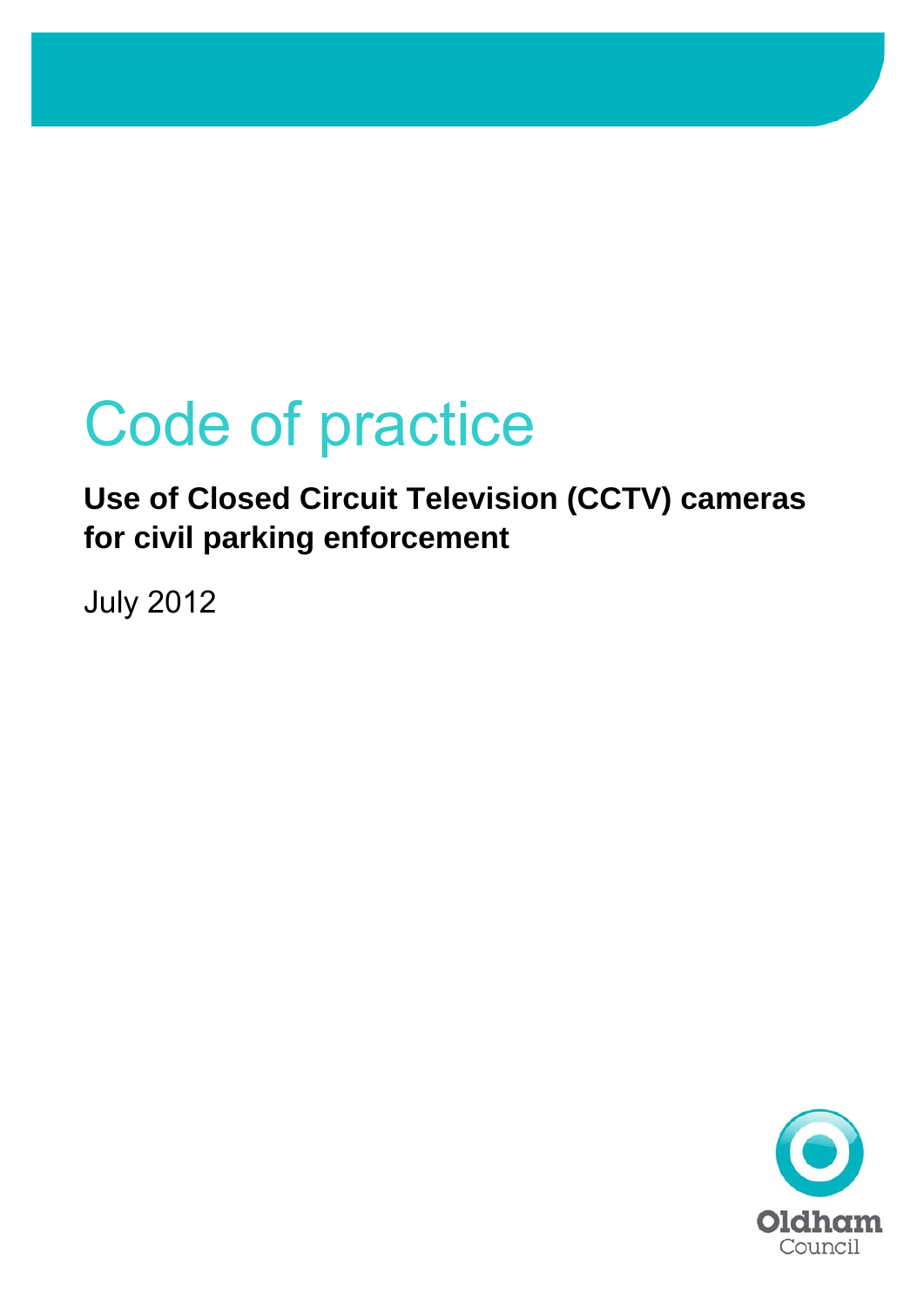To provide feedback or a request a copy of this document, please contact the Parking Services Team:

Telephone: 0161 770 3387

Economy, Places and Skills Parking Services Level 5 Civic Centre Oldham OL1 1UG

Queries and complaints about this code or its general operation should be sent to the address given above.

Queries and appeals against any Penalty Charge Notice (PCN) shall be made to the address on the PCN.

Copies of this document will be available from [www.oldham.gov.uk.](http://www.oldham.gov.uk/)

# **Contents**

- 1. Purpose
	- 1.1 Scope
	- 1.2 Commitment & Responsibility
- 2. Use of CCTV
	- 2.1 Why use CCTV cameras for enforcement?
	- 2.2 How are CCTV cameras used for enforcement?
	- 2.3 Description of the equipment
	- 2.4 The CCTV system used will be an approved system
	- 2.5 Ownership, control and release of recordings
	- 2.6 Data Protection
	- 2.7 Disposal of records
- Appendix 1 List of Legislation
- Appendix 2 Type of contravention detectable by an Approved Device
- Appendix 3 Extracts from the Data Protection Act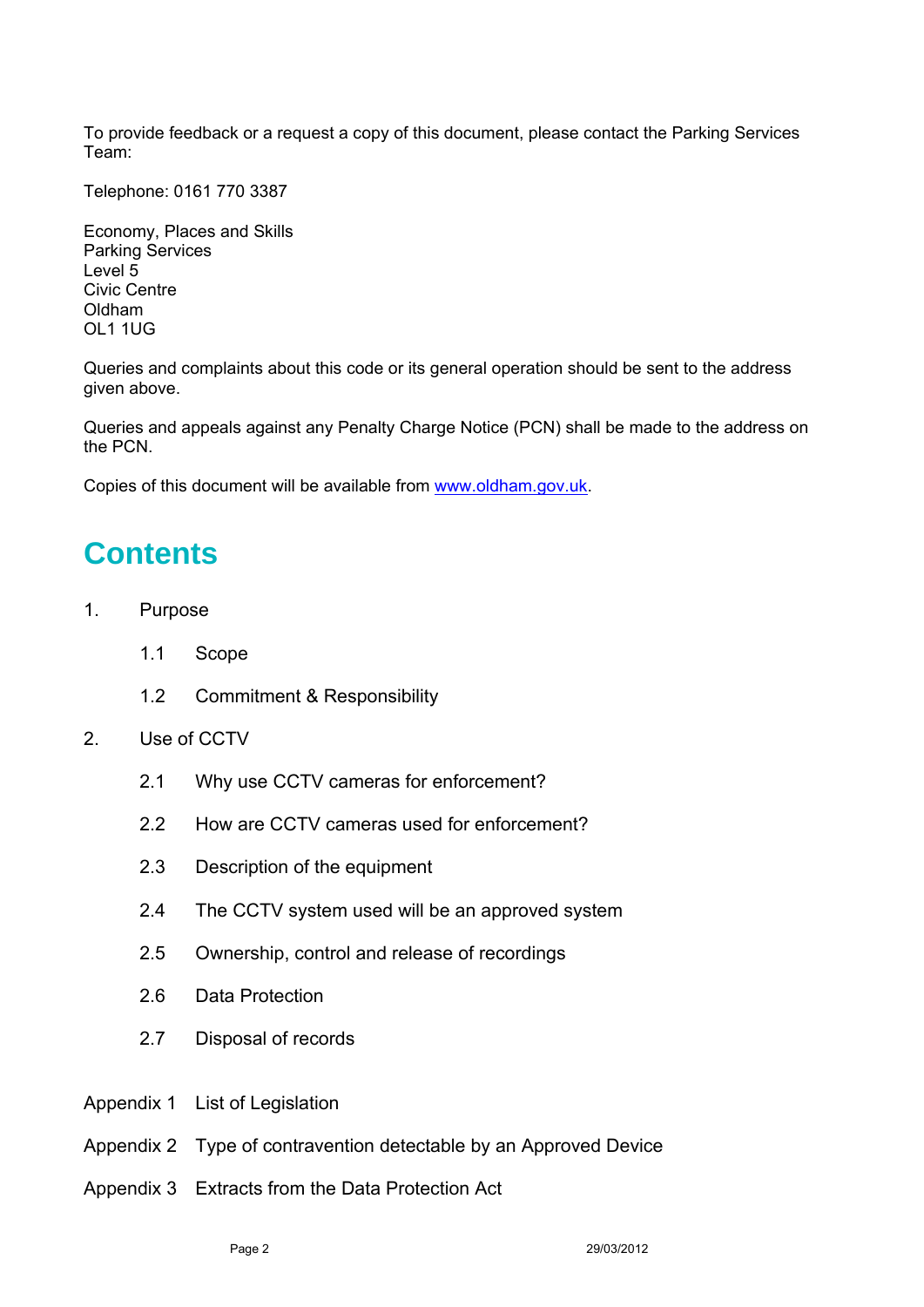# **1. Purpose**

The purpose of this Code of Practice is to describe the objectives of using a Closed Circuit Television (CCTV) camera system for a civil enforcement of parking contraventions. The code also describes the rules that will be followed so that the system is operated in a way that ensures privacy, integrity and fairness.

### **1.1 Scope**

This document specifically relates to use of CCTV systems for the purposes of enforcing parking regulations. Mobile, transportable and handheld cameras may be used to carry out enforcement and the Council will use vehicles with CCTV cameras fitted. The use of such will be governed by this Code of Practice and any procedures ancillary to it. The system used is intended only to view activity on public carriageways and footways and will not be used to invade the privacy of any persons in domestic, business or other premises, building or land.

For the purposes of this document, the 'owner' of the system is Oldham Council.

For the purposes of the Data Protection Act the 'data controller' is Oldham Council.

The 'system manager' is NSL Ltd.

### **1.2 Commitment & Responsibility**

This code only covers the use of CCTV for the operation of CCTV enforcement cameras within Oldham. Other CCTV within the authority is covered by other codes of practice. This code has been developed within the existing framework of relevant legislation and is designed to complement national guideline and recommended practice\*. The Council is committed to ensuring that all data captured by CCTV camera systems is processed fairly and in accordance with the law. Appropriate security measures will be taken to prevent unauthorised access to, alteration, disclosure or destruction of personal data and against accidental loss or destruction of personal data.

# **2. Use of CCTV**

Parking restrictions are designed to manage traffic including by tracking indiscriminate and unsafe parking. This brings benefits for communities by helping to:

- Improve road safety for pedestrians, cyclists and motorists
- Minimise inconvenience to residents
- Reduce traffic congestion
- Ensure clear routes for emergency vehicles
- Improve journey times for all, including public transport users
- Help deter crime
- Help detect crime and provide evidential material for court proceedings

<sup>\*</sup> For a list of relevant legislation and related guidance documents see Appendix 1.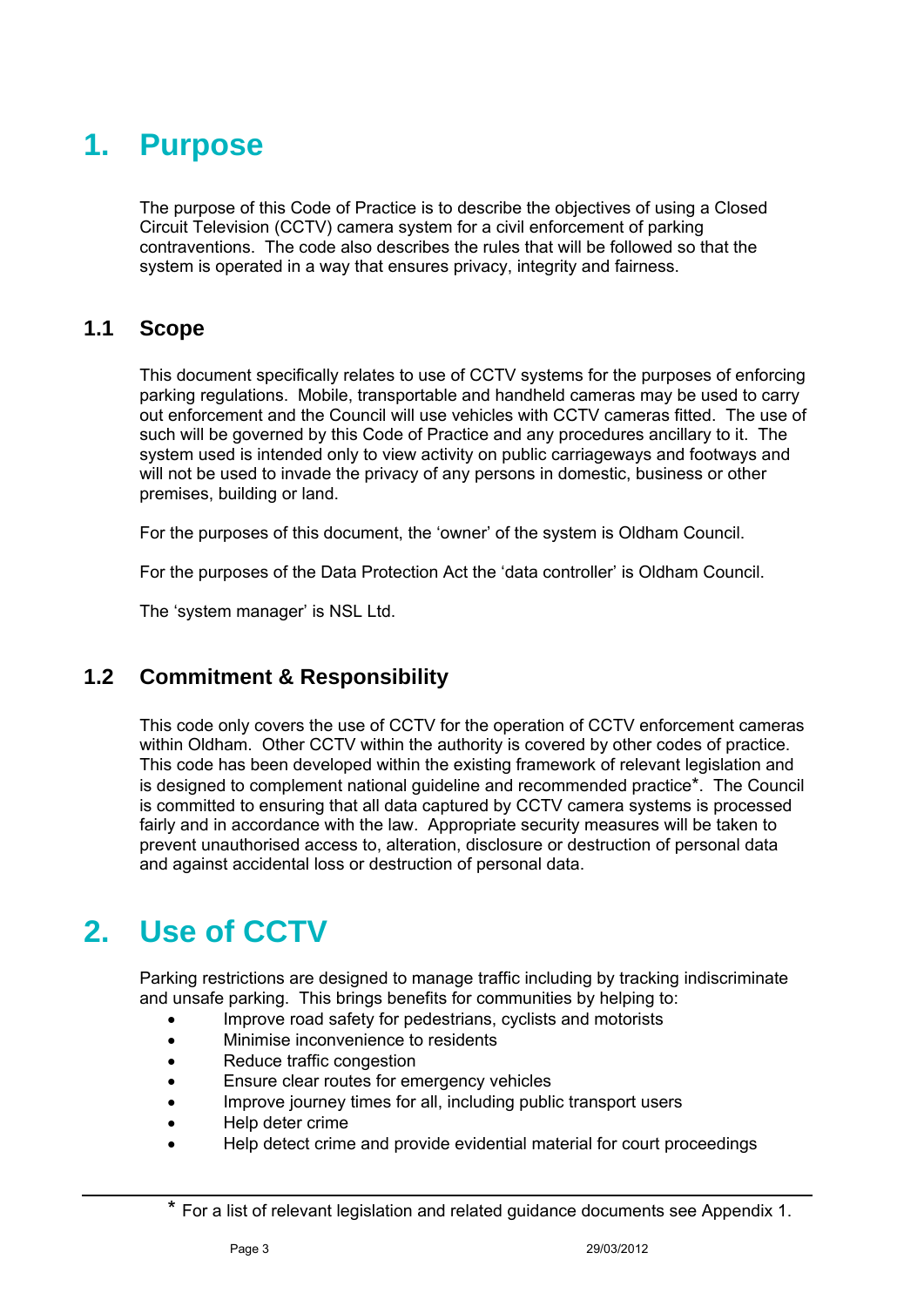# **2.1 Why use CCTV cameras for enforcement?**

Oldham Council is authorised to enforce a range of parking restrictions in Oldham. The primary legislation governing parking enforcement is the Traffic Management Act 2004. This Act's subsidiary legislation allows Penalty Charge Notices (PCNs) to be issued for contraventions detected with an approved camera system to be used.

The use of Civil Enforcement Officers (CEO) patrolling on foot to detect and gather evidence of parking contraventions is not always effective or practical. For example on school 'keep clear' areas where motorists, on seeing an officer approaching, drive off only to return and commit the same breach again later. The Traffic Management Act provides a solution to this problem by allowing the use of CCTV enforcement in areas where foot patrol enforcement is difficult, sensitive or impractical. In addition to carrying out parking enforcement through foot patrol, the Council use CCTV enforcement.

The act provides an approval scheme system for camera systems used for parking enforcement known as 'approved devices'. The CCTV enforcement system used by Oldham Council for parking enforcement will be certified as an 'approved device'.

### **2.2 How are CCTV camera systems used for enforcement?**

CCTV cameras will be used by specially trained staff to detect and to gather evidence of parking contraventions. Cameras may be mounted on vehicles or may be hand-held. The cars are clearly marked and signs or other appropriate means of publicity will normally be used to advise motorists that CCTV camera enforcement is taking place in the local area. Wherever possible advance notice will also be given of the specific location e.g. by publishing the details on the Council's website [www.oldahm.gov.uk](http://www.oldahm.gov.uk/) and in the local press.

Contraventions will be detected and evidence gathered using a CCTV system in two ways – either whilst a CEO is present or whilst a CEO is absent. The system is designed so that the enforcement vehicle can be either drive by or be parked at an appropriate location with the camera surveying and recording data without a CEO being present. The camera will be positioned to detect and capture evidence of parking contraventions and will not be used to invade the privacy of any persons in domestic, business or other private premises, buildings or land.

In all cases images captured by the CCTV system will be reviewed by a trained and experienced member of staff who will decide whether a Penalty Charge Notice (PCN) should be issued. PCNs will never be issued without this review first taking place.

Where a PCN is issued the details of the registered keeper will be obtained from the Driver and Vehicle Licensing Agency (DVLA) by following their enquiry procedure. The regulation governing civil parking enforcement via the use of CCTV camera system requires PCNs to be sent by post. Therefore PCNs for contraventions detected using CCTV system will never be placed directly on the vehicle nor will they be handed to the person in charge of the vehicle.

A list of the type of contraventions detectable by an approved device (CCTV system) is provided in Appendix 2. CCTV enforcement will be used where permits or exemptions (such as residents permits or Blue Badges). The CCTV cars are fitted with Automatic Number Plate Recognition (ANPR). The registration numbers of permitted vehicles will be added to the system to ensure tickets will not be issued to permitted vehicles.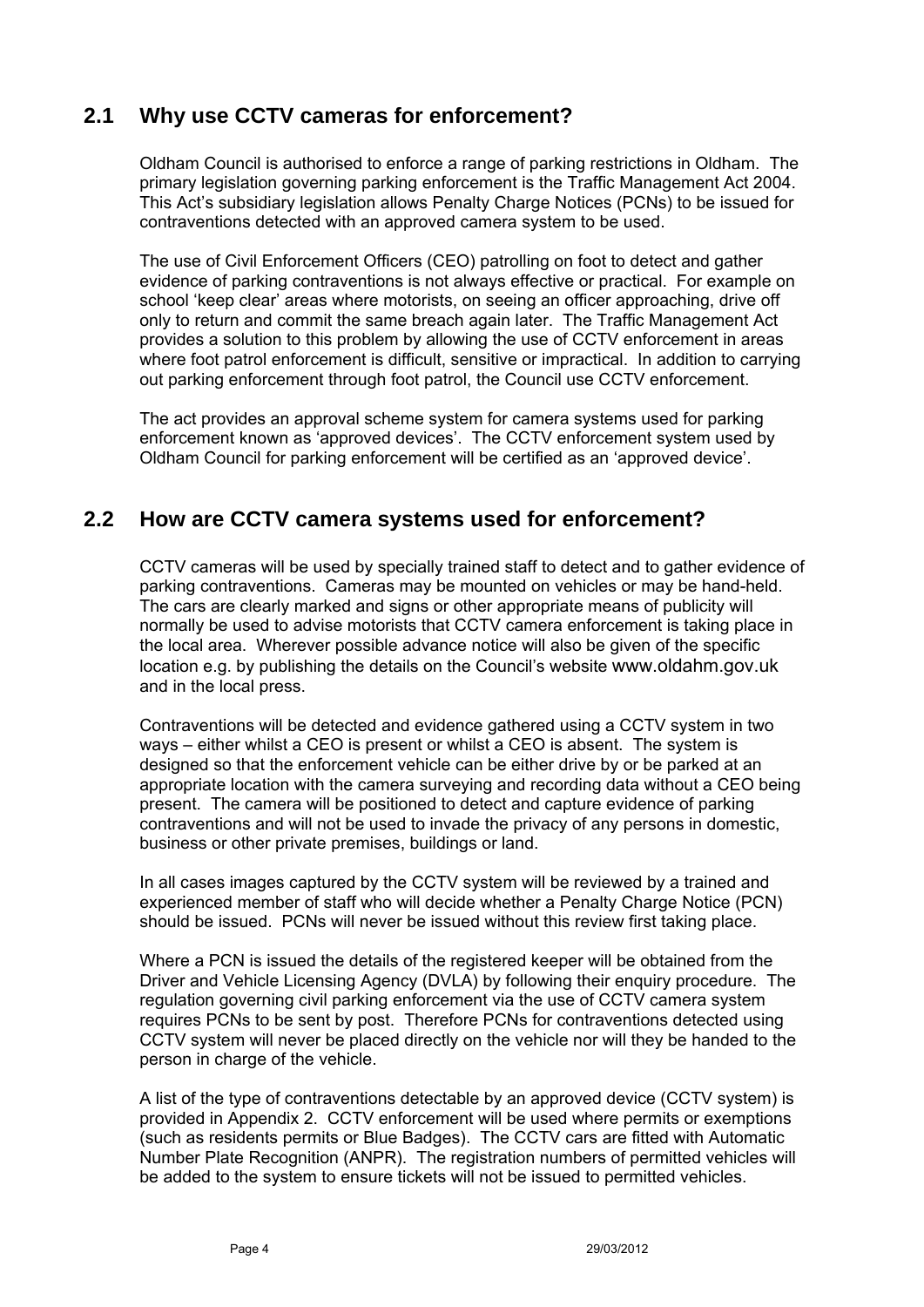The protocols and procedures for the use of this vehicle are detailed in a separate document – CCTV Traffic Enforcement Protocols and Procedures.

### **2.3 Description of equipment**

Visible CCTV cameras are securely fixed on rigid mountings at various locations from which they can survey selected areas of application. All cameras and recording equipment comply and exceed the minimum requirements as detailed in the VCA document: 'Civil Traffic Enforcement Certification of Approved Devices'. V1 – 28 February 2008. Some cameras rotate through 360° and have zoom, pan and tilt capability.

For the avoidance of doubt, the cameras may be;

- 'Static' permanently sited at a particular location
- 'Mobile' can be moved from one location to another, this could include vehicle mounted cameras
- Of 'Analogue' or 'digital' image format.
- Hard-wired, networked or wireless networked.
- ANPR

The data is transferred securely to the monitoring station to review the footage and raise PCN.

The monitoring station/ mobile vehicle allows the operator to select and view the output from any one of the available CCTV cameras in the system at any time and provides controls to pan, tilt and zoom that camera as necessary.

The equipment may include a facility to print still images of any frame recorded. Printed images will be endorsed with the exact time and date when the frame was captured and its unique frame number.

The equipment is synchronised to the GPS unit clock.

Digital images will be securely deleted or physically destroyed (e.g. shredded) once they are no longer required.

### **2.4 The CCTV system used will be an approved system**

The CCTV system used will be certified by the Secretary of State as an 'approved device', suitable and permitted for civil parking enforcement. In order to achieve approved status the device (the camera and recording system) must satisfy certain requirement including:

- A camera which is connected by secure data links to a recording system
- A camera which is capable of producing, in one or more pictures, a legible image (or images) of the vehicle in relation to the contravention, showing its registration mark and enough of the location to show the circumstances of the contravention
- A recording system in which recordings are made automatically from the output from the camera; which is secure and reliable and which records at least 5 frames per second
- A recording system which enables each frame of all captured images to be timed in hours, minutes and seconds and which is dated and sequentially numbered automatically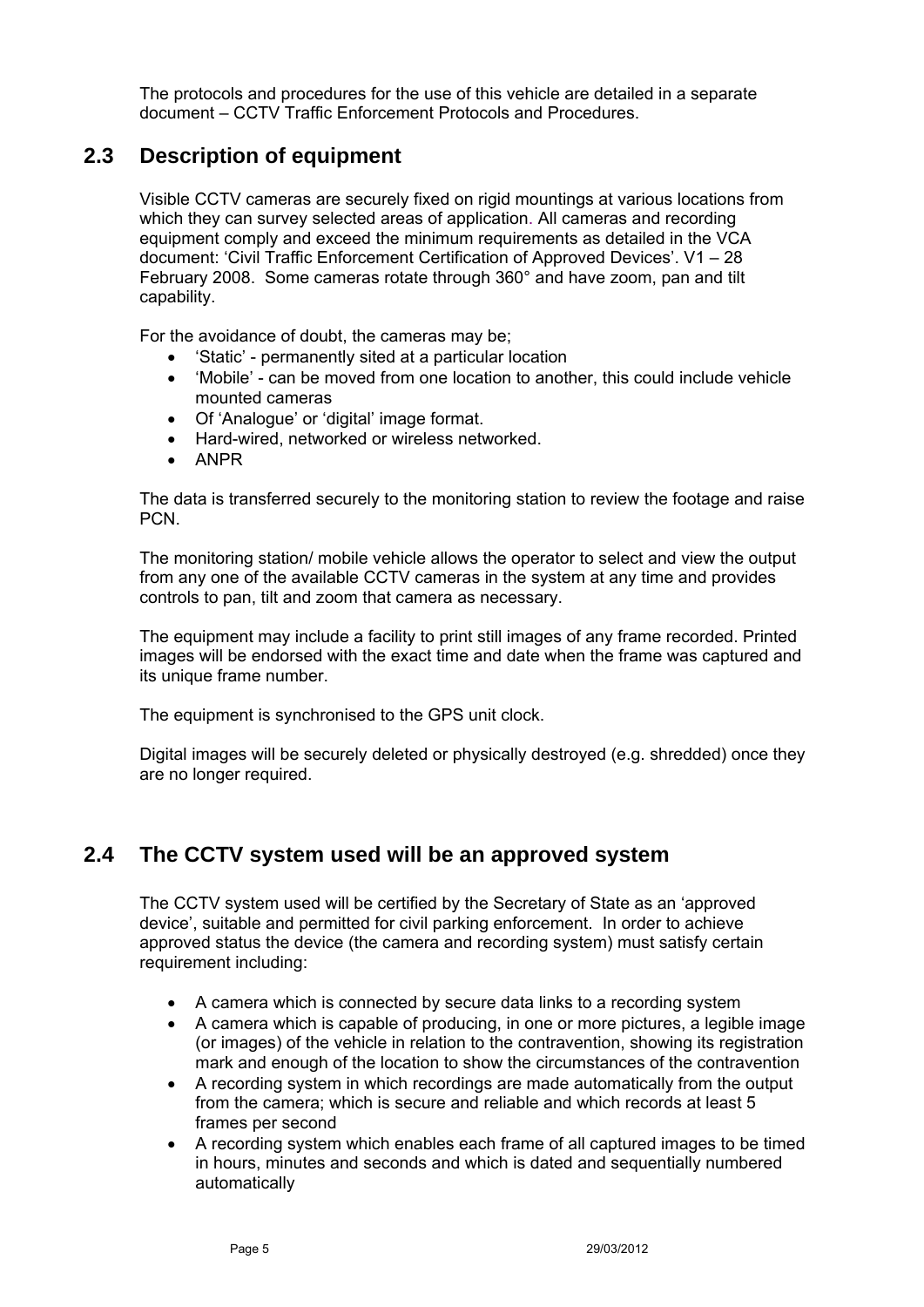## **2.5 Ownership, control and release of recordings**

All recordings made using the CCTV system are the property of Oldham Council.

A copy of the recording is made (this will be known as the working copy) and the original recording (master copy) will be logged in a register and placed in secure storage. Both master and the working copy will be held in secure, restricted-access room.

The recording of alleged contraventions will be reviewed by only those officers trained in the operation of the camera system and who have knowledge and understanding of parking contraventions. The CEOs review recordings in a secure, private and restrictedaccess location and will determine whether a PCN is to be issued.

Although there is no legal requirement for the Council to send a copy of the recording of the contravention, it will nonetheless aim to include a copy of the captured image with the PCN wherever possible. Where the image includes personal details of a party other than the recipient of the PCN these details will be obscured before a copy of the image is released.

In all other data captures by the CCTV system will not be released to or for viewing by any individual expect in the specific circumstances described below. Recordings will not be copied or released without the formal agreement of the Parking Manager (or their nominated deputy).

- 1. To the recipient of the PCN (or their appointed representative). The Council will comply with written request from the recipient (or appointed representative) to be provided with still images from the record captured by the approved device (i.e. the CCTV system) or to view (or for their representative to view) the recording within a reasonable time in line with a subject access request. The Council will arrange for the viewing of the record to take place in a secure and private location during normal office hours. To ensure that records are seen only by individuals who are authorised and entitled the viewing of recordings will be dealt with as a subject access request, a copy of the request form is in appendix 4.
- 2. To authorised Council and NSL staff in order for parking enforcement activity (including activity associated with the issuing and processing of PCN) to take place. This includes responding to appeals or representations which can involve the submission of evidence to the Traffic Penalty Tribunal.
- 3. Where the data is required by a law enforcement agency e.g. to the police. Any recording released to an enforcement authority shall not be used for anything other than the purpose specified and identified when released to that enforcement authority.
- 4. Where a court order so requires.
- 5. To allow an audit to take place, both internal and external
- 6. For training purpose.

### **2.6 Data Protection**

All personal data obtained by virtue of the scheme, shall be processed fairly and lawfully and, in particular, shall only be processed in the exercise of achieving the stated objectives of the scheme. In processing personal data there will be total respect for everyone's right to respect for his or her private and family life and their home. The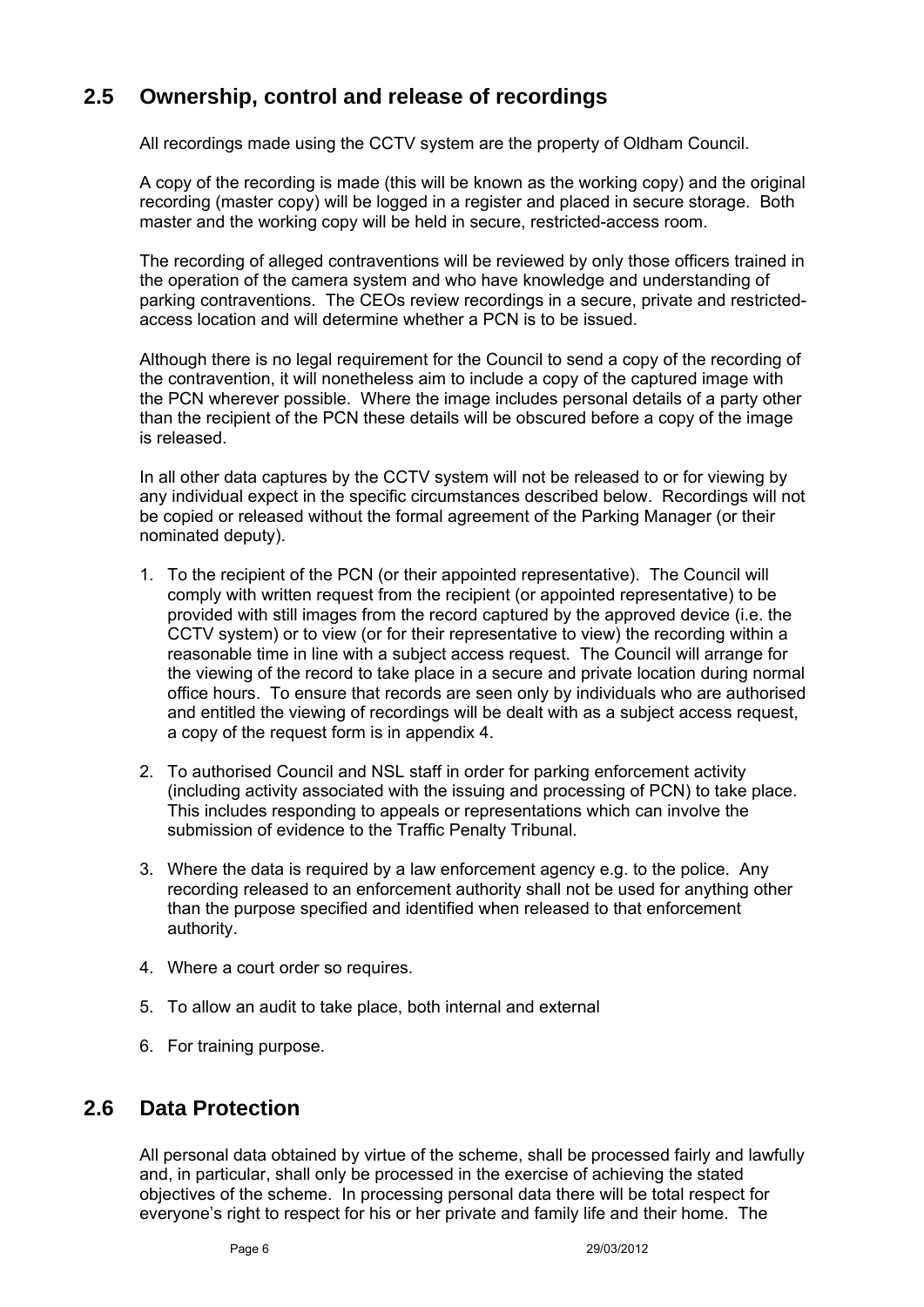storage and security of the data will be strictly in accordance with the requirements of the Data Protection act 1998 and additional locally agreed procedures.

The 'data controller' is Oldham Council but the day to day responsibility for management and control of the data will be carried out by NSL the Councils parking enforcement contractor.

All data will be processed in accordance with the principles of the Data Protection Act 1998, which in summarised form, includes, but is not limited to the following principles:

- All personal data will be obtained and processed fairly and lawfully
- Personal data will be held only for the purpose specified
- Personal data will be used only for the purpose, and disclosed only to the people, shown within this code of practice
- Only personal data will be held which are adequate, relevant and not excessive in relation to the purpose for which the data are held
- Steps will be taken to ensure that personal data are accurate and where necessary, kept up to date
- Personal data will be held no longer than is necessary
- Individuals will be allowed access to information held about them and, where appropriate, permitted to correct or erase it
- Procedures will be implemented to put in place security measures to prevent unauthorised or accidental access to, alteration, disclosure, or loss and destruction of, information.

### **Request for Information (subject access requests)**

Any request from an individual for the disclosure of personal data which he / she believes is recorded will be directed in the first instance to the Parking Manager.

In accordance with Principle 6, the obligation to uphold individuals rights Sections 7, 8 10 and 12 of the Data Protection Act 1998 (Rights of Data Subjects and Others) shall be followed in respect of every request; those Sections are reproduced as Appendix 3 to these codes.

If the request cannot be complied with without identifying another individual, permission from all parties must be considered (in the context of the degree of privacy they could reasonably anticipate from being in that location at that time) in accordance with the requirements of the legislation.

Any person making a request must be able to satisfactorily prove their identity and provide sufficient information to enable the data to be located. The appropriate 'Subject Access' request form is included in Appendix 4.

#### **Exemptions to the Provision of Information**

In considering a request made under the provisions of Section 7 of the Data Protection Act 1998, reference may also be made to Section 29 of the Act which includes, but is not limited to, the following statement: Personal data processed for any of the following purposes:

- the prevention or detection of crime
- the apprehension or prosecution of offenders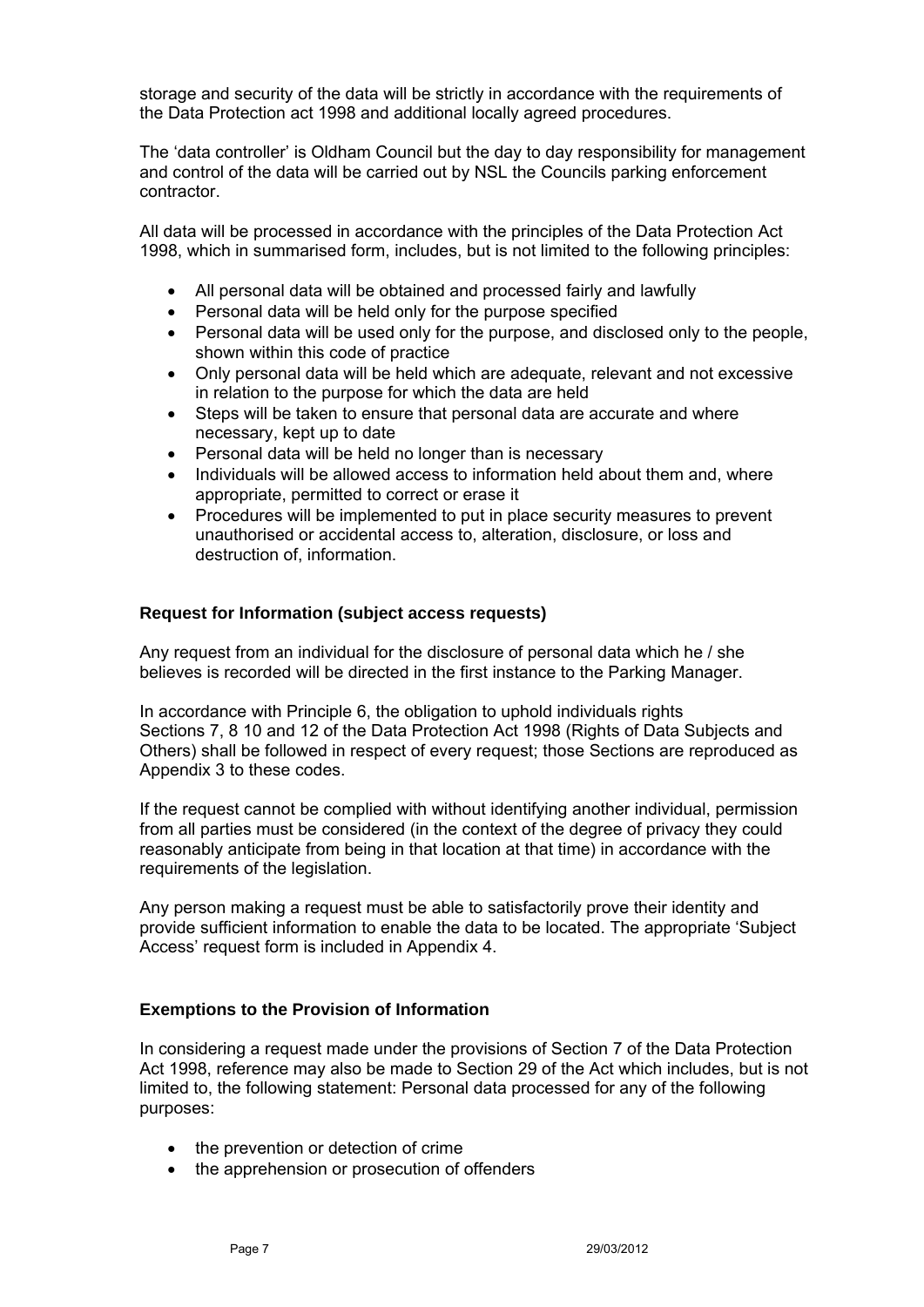are exempt from the subject access provisions in any case 'to the extent to which the application of those provisions to the data would be likely to prejudice any of the matters mentioned in this subsection'.

In summary, information may be withheld where this exemption applies.

### **Freedom of Information**

Any request made under the Freedom of Information Act 2000 in relation to any material captured stored or retained as a result of the use of CCTV cameras for civil parking enforcement will be considered paying full regard to any relevant personal data or other applicable exemptions that allow the Council to withhold information.

### **2.10 Disposal of Records**

Records will be periodically deleted or physically destroyed (e.g. shredded) once they are no longer required. Footage that is not directly supporting a PCN will be deleted after 30 days. Footage used to support PCNs will be disposed of in line with current procedures around the disposal of records for parking enforcement eg 6 months after the PCN being closed.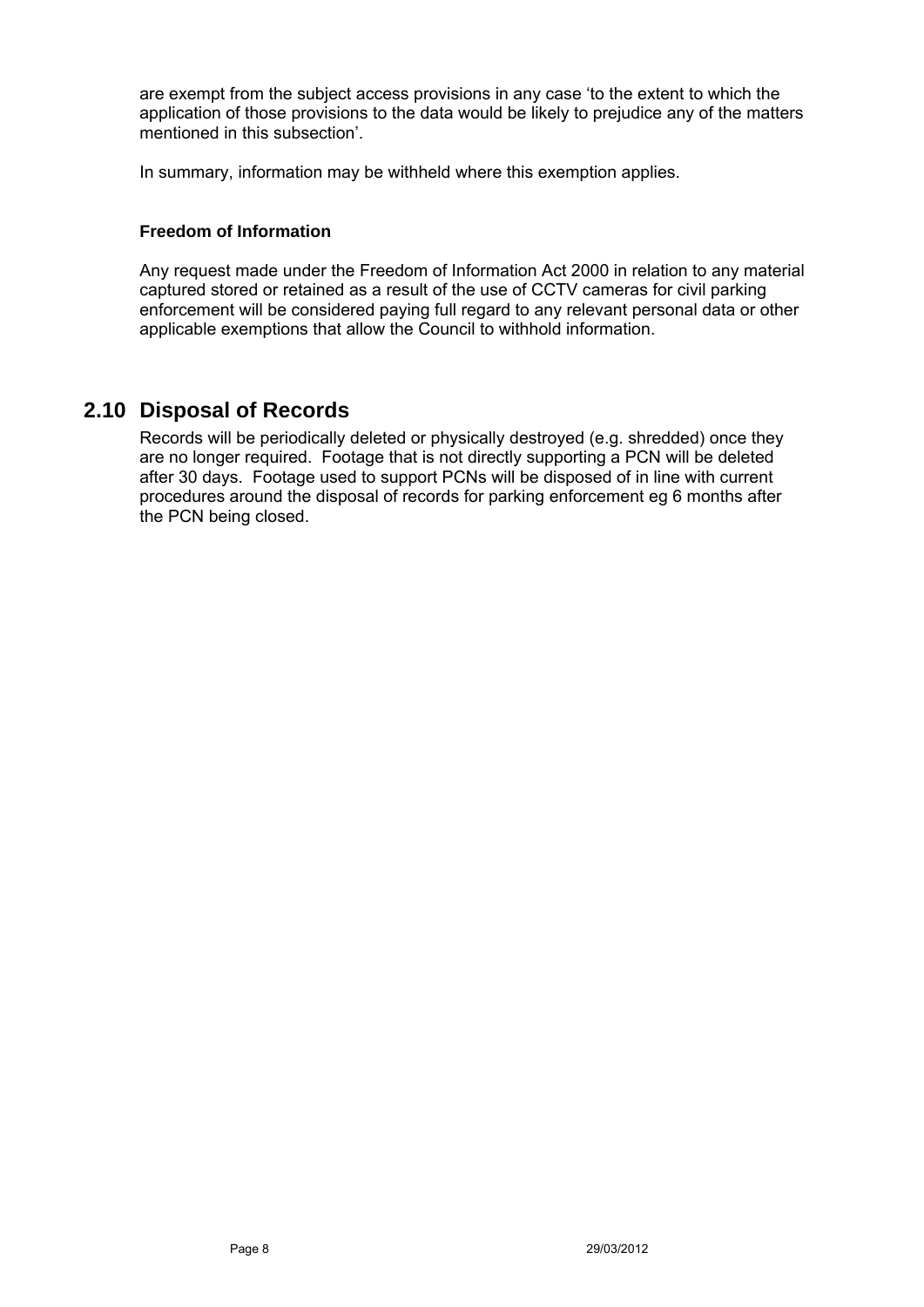List of relevant legislation and guidance documents

- The Traffic Management Act 2004
- The Civil Enforcement of Parking Contraventions (England) General Regulations 2007
- The Civil Enforcement of Parking Contraventions (Approved Devices) (England) Order 2007
- The Data Protection Act 1998
- The Freedom of Information Act 2000
- Information Commissioner's Office CCTV Code of Practice revised edition 2008
- DfT 2008 Traffic Management Act: Guidance to Local Authorities on Civil Enforcement of Parking Contraventions
- Operational Guidance to Local Authorities: Parking Policy & Enforcement March 2008
- Civil Traffic Enforcement Certification of Approved Devices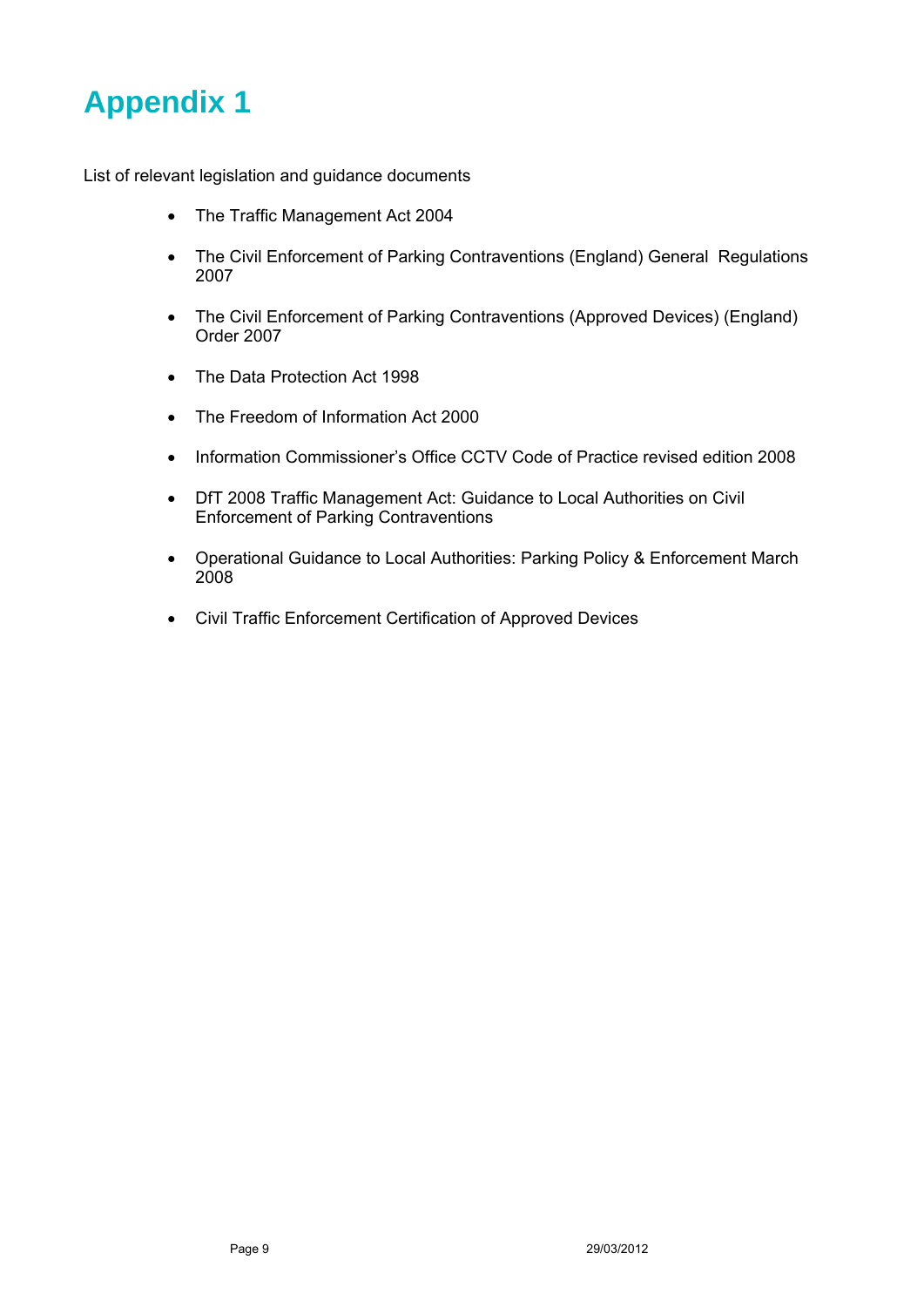This document applies to the certification of devices used for civil traffic enforcement under the following legislation:

### **Section 144 of the Transport Act 2000 - Civil penalties for bus lane contraventions.**

- The Bus Lane Contraventions (Penalty Charges, Adjudication and Enforcement) (England) Regulations 2005 - SI 2005 No. 2757; and
- The Bus Lanes (Approved Devices) (England) Order 2005 SI 2005 No. 2756 (Both these instruments will apply until such time as they are replaced by legislation under the Traffic Management Act 2004 - see below).

### **Sections 72 and 73 and Schedule 7 of the Traffic Management Act 2004 - Civil penalties for road traffic contraventions.**

- The Civil Enforcement of Parking Contraventions (England) General Regulations 2007 - SI 2007 No. 3483; and
- The Civil Enforcement of Parking Contraventions (Approved Devices) (England) Order 2007 - SI 2007 No. 3486.

Types of contravention detectable by an approved device

- Parked in a restricted street during prescribed hours
- Parked or loading/unloading in a restricted street where waiting and loading and unloading restrictions are in force.
- Parked in a residents' or shared use parking place or zone without clearly displaying either a permit or voucher or pay and display ticket for that place
- Parked in a permit space without displaying a valid permit
- Parked in a loading gap marked by a yellow line
- Parked in a suspended bay or space or part of bay or space
- Parked in a parking place or area not designated for that class of vehicle
- Not parked correctly within the markings of the bay or space
- Parked in a loading place during restricted hours without loading
- Parked in a special enforcement area more than 50 cm+ from the edge of the carriageway and not within a designated parking place
- Parked in a special enforcement area adjacent to a dropped footway
- Being in a bus lane
- Parked in a designated disabled parking place without displaying a valid disabled person's badge in the prescribed manner
- Parked in a parking place designated for a police vehicle
- Parked in a taxi rank
- Stopped where prohibited (on a red route or clearway)
- Stopped on a restricted bus stop or stand
- Stopped in restricted area outside a school when prohibited
- A commercial vehicle parked in a restricted street in contravention of the Overnight Waiting Ban
- Parked for longer than permitted
- Parked in a restricted area in a car park
- Parked in a permit bay without clearly displaying a valid permit
- Parked beyond the bay markings
- Re-parked within one hour\* of leaving a bay or space in a car park
- Parked causing an obstruction
- Stopped on a pedestrian crossing or crossing area marked by zig zags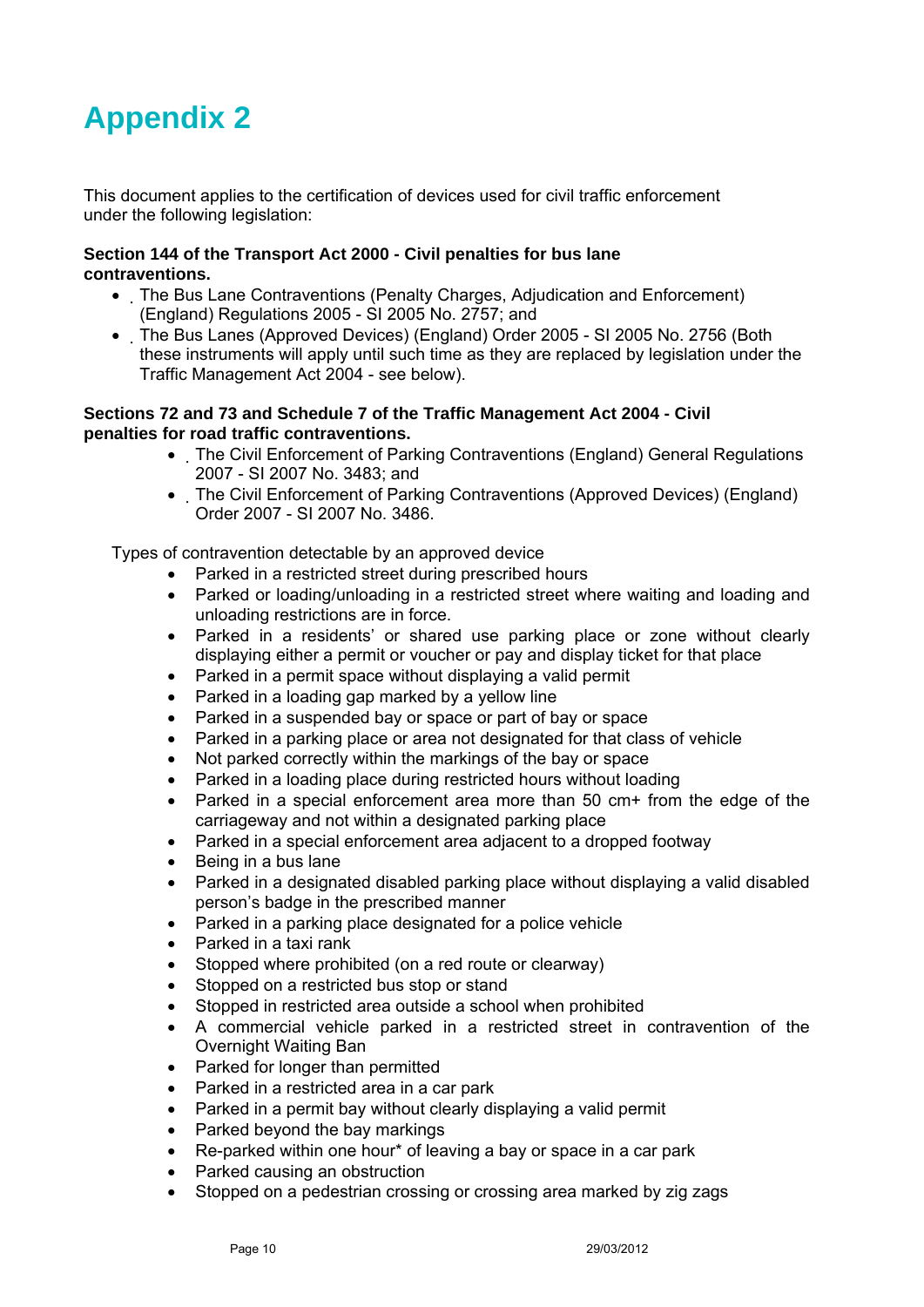Sections 7 and 8, 10 and 12 of the Data Protection Act 1998

### *7 Right of access to personal data*

- 1) *Subject to the following provisions of this section and to sections 8 and 9, an individual is entitled* 
	- a) *to be informed by any data controller whether personal data of which that individual is the data subject are being processed by or on behalf of that data controller,*
	- b) *if that is the case, to be given by the data controller a description of* 
		- *the personal data of which that individual is the data subject,*
		- *the purposes for which they are being or are to be processed, and*
		- *the recipients or classes of recipients to whom they are or may be disclosed,*
	- *c) to have communicated to him in an intelligible form* 
		- *the information constituting any personal data of which that individual is the data subject, and*
		- *any information available to the data controller as to the source of those data, and*
	- *d) where the processing by automatic means of personal data of which that individual is the data subject for the purpose of evaluating matters relating to him such as, for example, his performance at work, his creditworthiness, his reliability or his conduct, has constituted or is likely to constitute the sole basis for any decision significantly affecting him, to be informed by the data controller of the logic involved in that decision-taking.*
- 2) *A data controller is not obliged to supply any information under subsection (1) unless he has received* 
	- *a) a request in writing, and*
	- *b) except in prescribed cases, such fee (not exceeding the prescribed maximum) as he may require.*
- *3) A data controller is not obliged to comply with a request under this section unless he is supplied with such information as he may reasonably require in order to satisfy himself as to the identity of the person making the request and to locate the information which that person seeks.*
- *4) Where a data controller cannot comply with the request without disclosing information relating to another individual who can be identified from that information, he is not obliged to comply with the request unless* 
	- *a) the other individual has consented to the disclosure of the information to the person making the request, or*
	- *b) it is reasonable in all the circumstances to comply with the request without the consent of the other individual.*
- *5) In subsection (4) the reference to information relating to another individual includes a reference to information identifying that individual as the source of the information sought by the request; and that subsection is not to be construed as excusing a data controller from communicating so much of the information sought by the request as can be communicated without disclosing the identity of the other individual concerned, whether by the omission of names or other identifying particulars or otherwise.*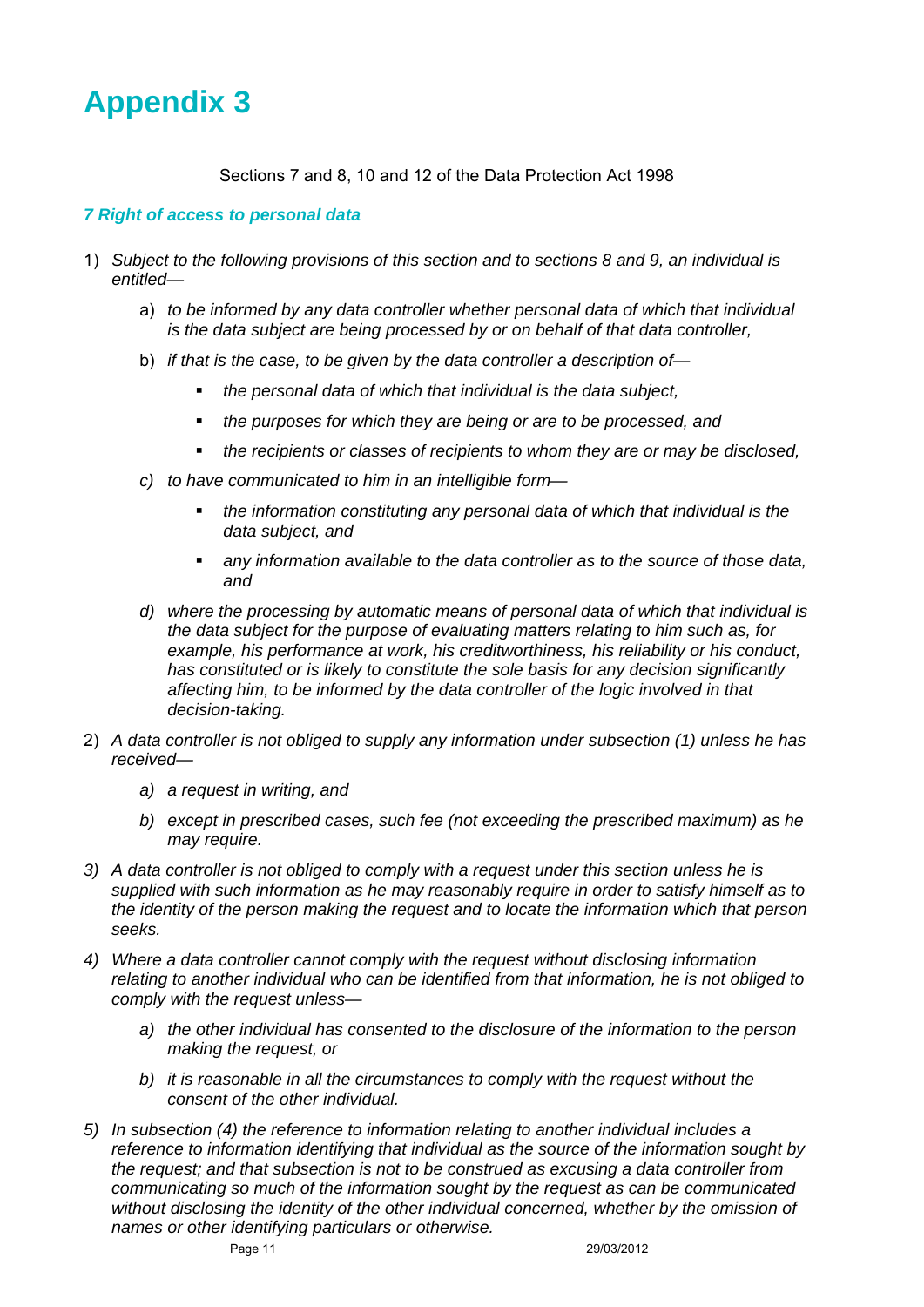- 6) *In determining for the purposes of subsection (4)(b) whether it is reasonable in all the circumstances to comply with the request without the consent of the other individual concerned, regard shall be had, in particular, to* 
	- *a) any duty of confidentiality owed to the other individual,*
	- *b) any steps taken by the data controller with a view to seeking the consent of the other individual,*
	- *c) whether the other individual is capable of giving consent, and*
	- *d) any express refusal of consent by the other individual.*
- *7) An individual making a request under this section may, in such cases as may be prescribed, specify that his request is limited to personal data of any prescribed description.*
- *8) Subject to subsection (4), a data controller shall comply with a request under this section promptly and in any event before the end of the prescribed period beginning with the relevant day.*
- *9) If a court is satisfied on the application of any person who has made a request under the foregoing provisions of this section that the data controller in question has failed to comply with the request in contravention of those provisions, the court may order him to comply with the request.*
- *10) In this section* 
	- *a) "prescribed" means prescribed by the Secretary of State by regulations;*
	- *b) "the prescribed maximum" means such amount as may be prescribed;*
	- *c) "the prescribed period" means forty days or such other period as may be prescribed;*
	- *d) "the relevant day", in relation to a request under this section, means the day on which*
	- *e) the data controller receives the request or, if later, the first day on which the data controller has both the required fee and the information referred to in subsection (3).*
- *11) Different amounts or periods may be prescribed under this section in relation to different cases.*

### *8 Provisions supplementary to section 7*

- *1) The Secretary of State may by regulations provide that, in such cases as may be prescribed, a request for information under any provision of subsection (1) of section 7 is to be treated as extending also to information under other provisions of that subsection.*
- *2) The obligation imposed by section 7(1)(c)(i) must be complied with by supplying the data subject with a copy of the information in permanent form unless* 
	- *a) the supply of such a copy is not possible or would involve disproportionate effort, or*
	- *b) the data subject agrees otherwise; and where any of the information referred to in section 7(1)(c)(i) is expressed in terms which are not intelligible without explanation the copy must be accompanied by an explanation of those terms.*
- *3) Where a data controller has previously complied with a request made under section 7 by an individual, the data controller is not obliged to comply with a subsequent identical or similar request under that section by that individual unless a reasonable interval has elapsed between compliance with the previous request and the making of the current request.*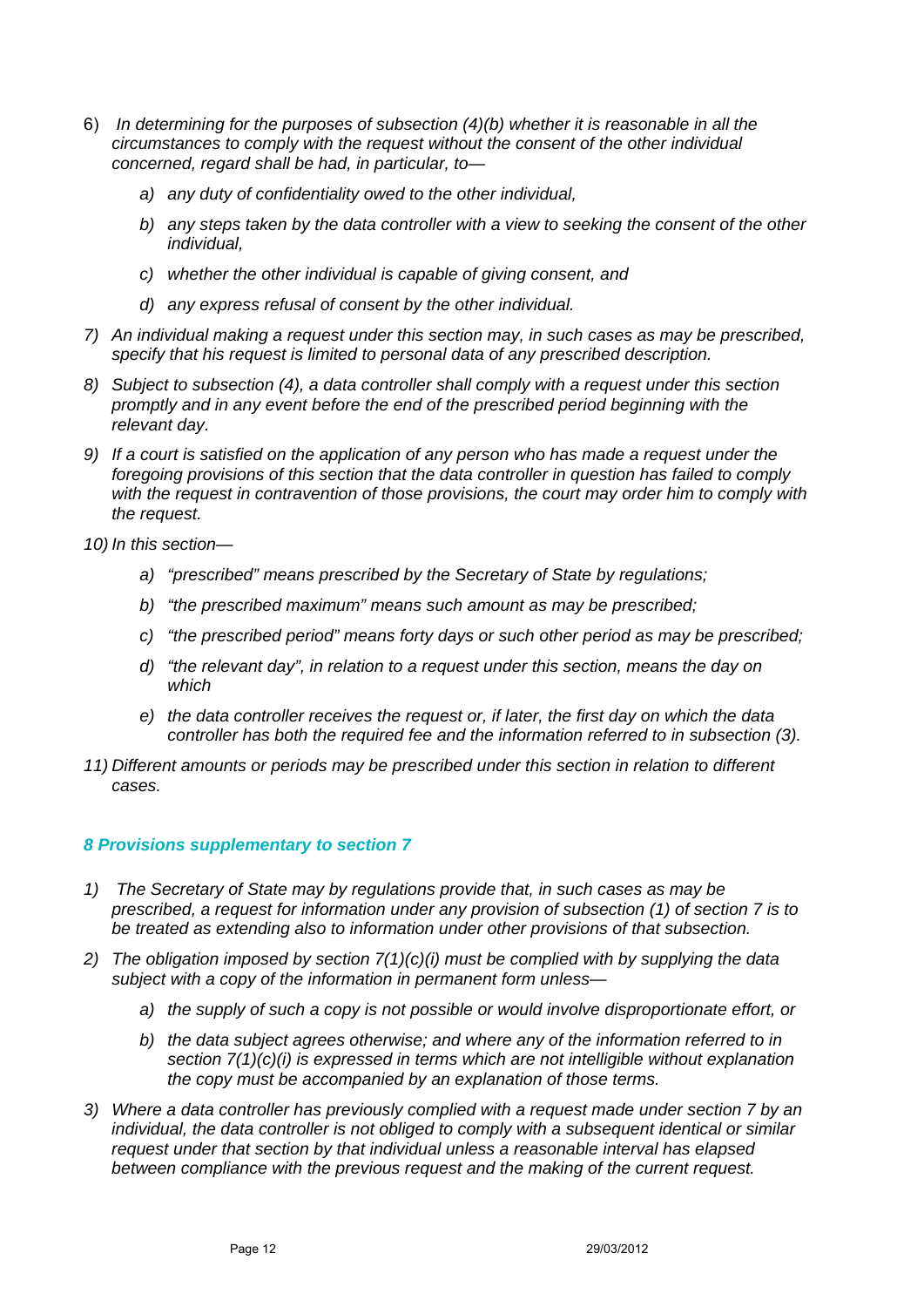- *4) In determining for the purposes of subsection (3) whether requests under section 7 are made at reasonable intervals, regard shall be had to the nature of the data, the purpose for which the data are processed and the frequency with which the data are altered.*
- *5) Section 7(1)(d) is not to be regarded as requiring the provision of information as to the logic involved in any decision-taking if, and to the extent that, the information constitutes a trade secret.*
- *6) The information to be supplied pursuant to a request under section 7 must be supplied by reference to the data in question at the time when the request is received, except that it may*  take account of any amendment or deletion made between that time and the time when the *information is supplied, being an amendment or deletion that would have been made regardless of the receipt of the request.*
- *7) For the purposes of section 7(4) and (5) another individual can be identified from the information being disclosed if he can be identified from that information, or from that and any other information which, in the reasonable belief of the data controller, is likely to be in, or to come into, the possession of the data subject making the request.*

### *10 Right to prevent processing likely to cause damage or distress*

- *1) Subject to subsection (2), an individual is entitled at any time by notice in writing to a data controller to require the data controller at the end of such period as is reasonable in the circumstances to cease, or not to begin, processing, or processing for a specified purpose or in a specified manner, any personal data in respect of which he is the data subject, on the ground that, for specified reasons* 
	- *a) the processing of those data or their processing for that purpose or in that manner is causing or is likely to cause substantial damage or substantial distress to him or to another, and*
	- *b) that damage or distress is or would be unwarranted.*
- *2) Subsection (1) does not apply* 
	- *a) in a case where any of the conditions in paragraphs 1 to 4 of Schedule 2 is met, or*
	- *b) in such other cases as may be prescribed by the Secretary of State by order.*
- *3) The data controller must within twenty-one days of receiving a notice under subsection (1) ("the data subject notice") give the individual who gave it a written notice* 
	- *a) stating that he has complied or intends to comply with the data subject notice, or*
	- *b) stating his reasons for regarding the data subject notice as to any extent unjustified*  and the extent (if any) to which he has complied or intends to comply with it.
- *4) If a court is satisfied, on the application of any person who has given a notice under subsection (1) which appears to the court to be justified (or to be justified to any extent), that the data controller in question has failed to comply with the notice, the court may order him to take such steps for complying with the notice (or for complying with it to that extent) as the court thinks fit.*
- *5) The failure by a data subject to exercise the right conferred by subsection (1) or section 11(1) does not affect any other right conferred on him by this Part.*

### *12 Rights in relation to automated decision-taking*

Page 13 29/03/2012 **Page 13** *1) An individual is entitled at any time, by notice in writing to any data controller, to require the data controller to ensure that no decision taken by or on behalf of the data controller which significantly affects that individual is based solely on the processing by automatic means of personal data in respect of which that individual is the data subject for the purpose of*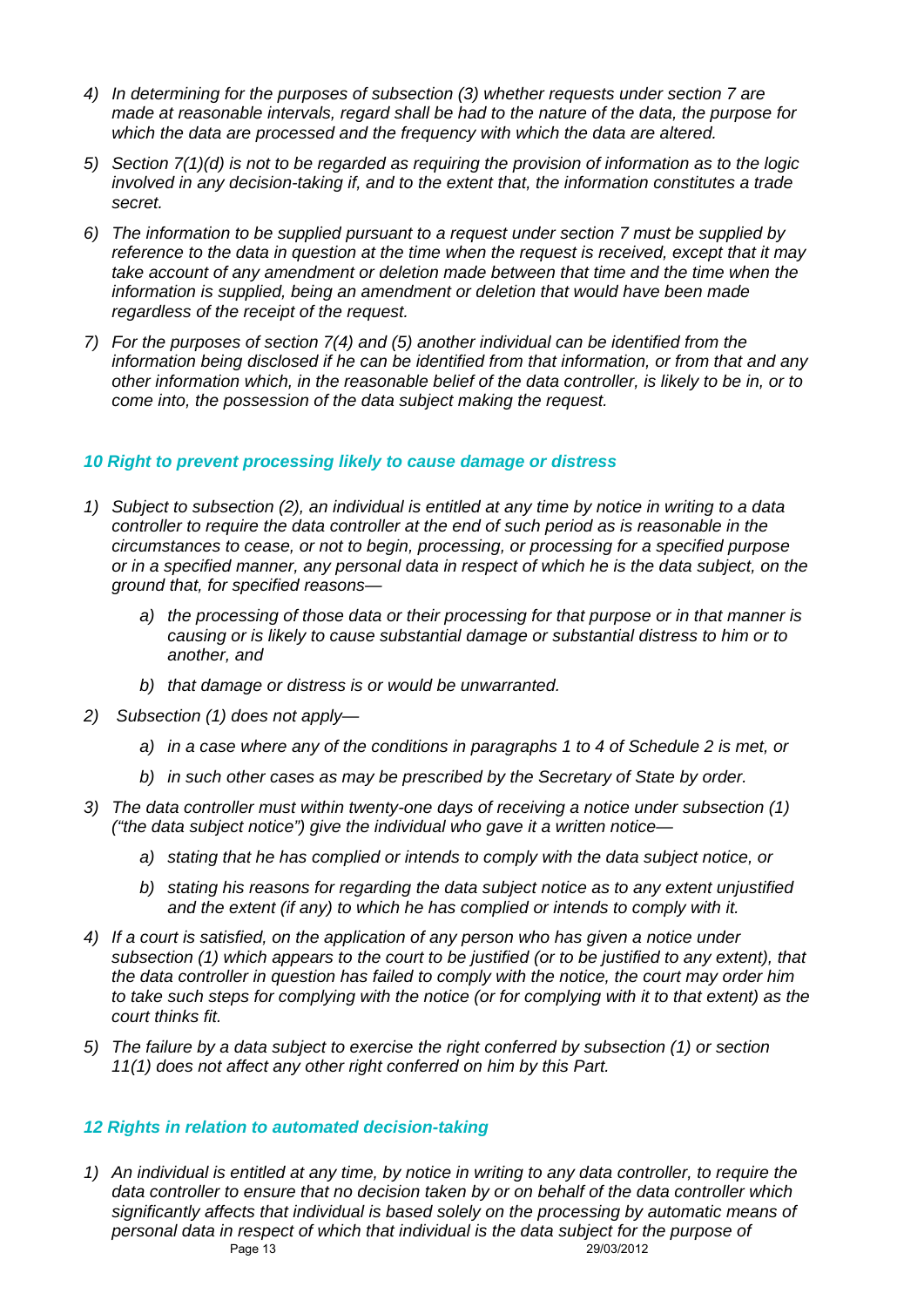*evaluating matters relating to him such as, for example, his performance at work, his creditworthiness, his reliability or his conduct.* 

- *2) Where, in a case where no notice under subsection (1) has effect, a decision which significantly affects an individual is based solely on such processing as is mentioned in subsection (1)* 
	- *c) the data controller must as soon as reasonably practicable notify the individual that the decision was taken on that basis, and*
	- *d) the individual is entitled, within twenty-one days of receiving that notification from the data controller, by notice in writing to require the data controller to reconsider the decision or to take a new decision otherwise than on that basis.*
- *3) The data controller must, within twenty-one days of receiving a notice under subsection (2)(b) ("the data subject notice") give the individual a written notice specifying the steps that he intends to take to comply with the data subject notice.*
- *4) A notice under subsection (1) does not have effect in relation to an exempt decision; and nothing in subsection (2) applies to an exempt decision.*
- *5) In subsection (4) "exempt decision" means any decision* 
	- *a) in respect of which the condition in subsection (6) and the condition in subsection (7) are met, or*
	- *b) which is made in such other circumstances as may be prescribed by the Secretary of State by order.*
- *6) The condition in this subsection is that the decision* 
	- *a) is taken in the course of steps taken* 
		- *for the purpose of considering whether to enter into a contract with the data subject,*
		- *with a view to entering into such a contract, or*
		- *in the course of performing such a contract, or*
	- *b) is authorised or required by or under any enactment.*
- *7) The condition in this subsection is that either* 
	- *a) the effect of the decision is to grant a request of the data subject, or*
	- *b) steps have been taken to safeguard the legitimate interests of the data subject (for example, by allowing him to make representations).*
- *8) If a court is satisfied on the application of a data subject that a person taking a decision in respect of him ("the responsible person") has failed to comply with subsection (1) or (2)(b), the court may order the responsible person to reconsider the decision, or to take a new decision which is not based solely on such processing as is mentioned in subsection (1).*
- *9) An order under subsection (8) shall not affect the rights of any person other than the data subject and the responsible person.*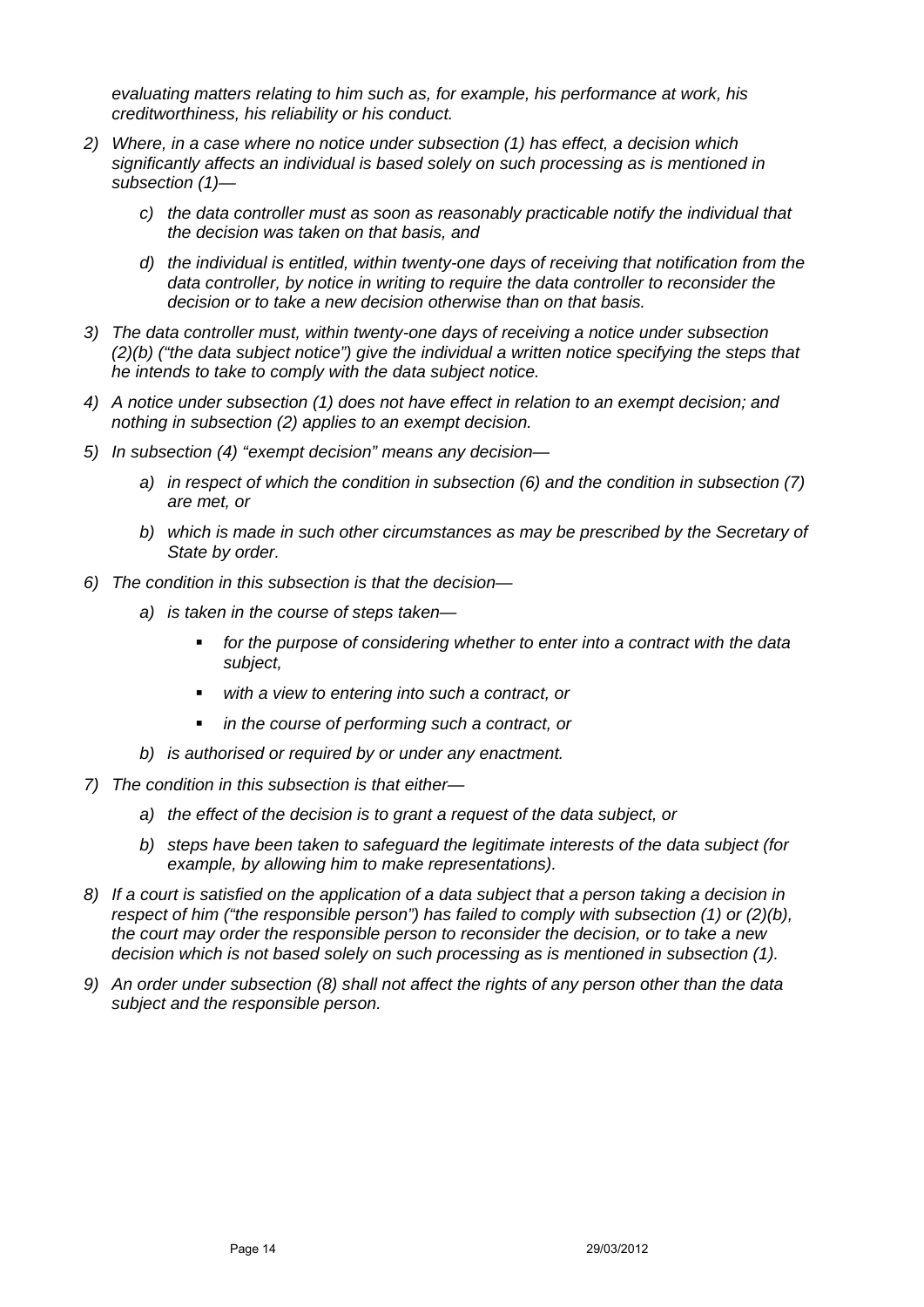# **Oldham Council Camera Car Data Protection Act, 1998**

### **How to apply for access to information held on the camera cars' system**

These notes explain how you can find out what information, if any, is held about you on the CCTV System.

### **Your Rights**

Subject to certain exemptions, you have a right to be told whether any personal data is held about you. You also have a right to a copy of that information in a permanent form except where the supply of such a copy is not possible or would involve disproportionate effort, or if you agree otherwise. Oldham will only give that information if it is satisfied as to your identity. If release of the information will disclose information relating to another individual(s), who can be identified from that information, the Council is not obliged to comply with an access request unless –

- The other individual has consented to the disclosure of information, or
- It is reasonable in all the circumstances to comply with the request without the consent of the other individual(s)

#### **Oldham M.B.C. Rights**

Oldham may deny access to information where the Act allows. The main exemptions in relation to information held on the CCTV System are where the information may be held for:

- Prevention and detection of crime
- Apprehension and prosecution of offenders

And giving you the information may be likely to prejudice any of these purposes.

#### **Fee**

A fee of £10 is payable for each access request, which must be in pounds sterling. Cheques, Postal Orders, etc. should be made payable to **'Oldham M.B.C.'**.

### **THE APPLICATION FORM: (N.B. ALL sections of the form must be completed. Failure to do so may delay your application.)**

**Section 1** Asks you to give information about yourself that will help the Council to confirm your identity. The Oldham M.B.C. has a duty to ensure that information it holds is secure and it must be satisfied that you are who you say you are.

**Section 2** Asks you to provide evidence of your identity by producing TWO official documents (which between them clearly show your name, date of birth and current address) together with a recent full face photograph of you.

**Section 3** Asks you to confirm whether you will accept just viewing the information, or if you want a copy of the information.

#### **Section 4 You must sign the declaration**

When you have completed and checked this form, take or send it together with the required TWO identification documents, photograph and fee to: The Parking Manager, Oldham Council. Level 5, Civic Centre, Oldham, OL1 1UP

(**If you have any queries regarding this form, or your application, please ring the Parking Manager on** Tel No. 0161 770 3389.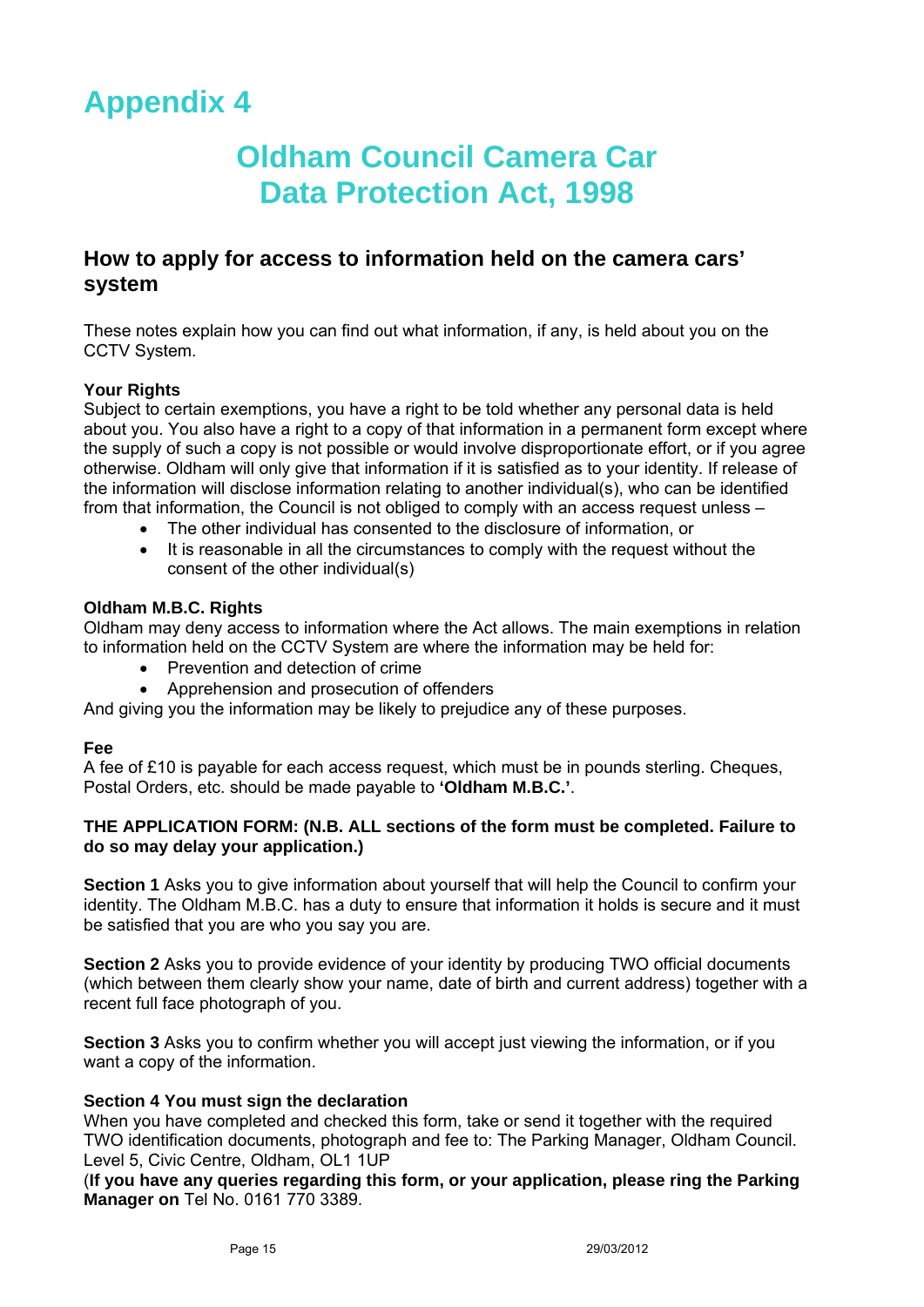### *SECTION 1 About Yourself*

*The information requested below is to help the Council (a) satisfy itself as to your identity and (b) find any data held about you.* 

*PLEASE USE BLOCK LETTERS* 

| Title (tick box as appropriate)    | Mr          | <b>Mrs</b> | <b>Miss</b>   | Ms |
|------------------------------------|-------------|------------|---------------|----|
| Other title (e.g. Dr., Rev., etc.) |             |            |               |    |
| <b>Surname/family name</b>         |             |            |               |    |
| <b>First names</b>                 |             |            |               |    |
| <b>Maiden name/former names</b>    |             |            |               |    |
| Sex (tick box)                     | <b>Male</b> |            | <b>Female</b> |    |
| <b>Height</b>                      |             |            |               |    |
| Date of Birth                      |             |            |               |    |
| <b>Place of Birth</b>              | Town        |            |               |    |
|                                    | County      |            |               |    |

| Your current home address      |                  |
|--------------------------------|------------------|
| (to which we will reply)       |                  |
|                                |                  |
|                                |                  |
|                                | Post Code        |
| A telephone number will be     | Telephone number |
| helpful in case you need to be |                  |
| contacted.                     |                  |

*If you have lived at the above address for less than 10 years, please give your previous addresses for the period:* 

| <b>Previous address(es)</b> |       |     |
|-----------------------------|-------|-----|
|                             |       |     |
| <b>Dates of occupancy</b>   | From: | To: |
|                             |       |     |
|                             |       |     |
| <b>Dates of occupancy</b>   | From: | To: |

| Date and time of footage wished to be<br>viewed |  |
|-------------------------------------------------|--|
| <b>Location of incident</b>                     |  |
| <b>PCN Reference if available</b>               |  |
| <b>Vehicle Registration</b>                     |  |